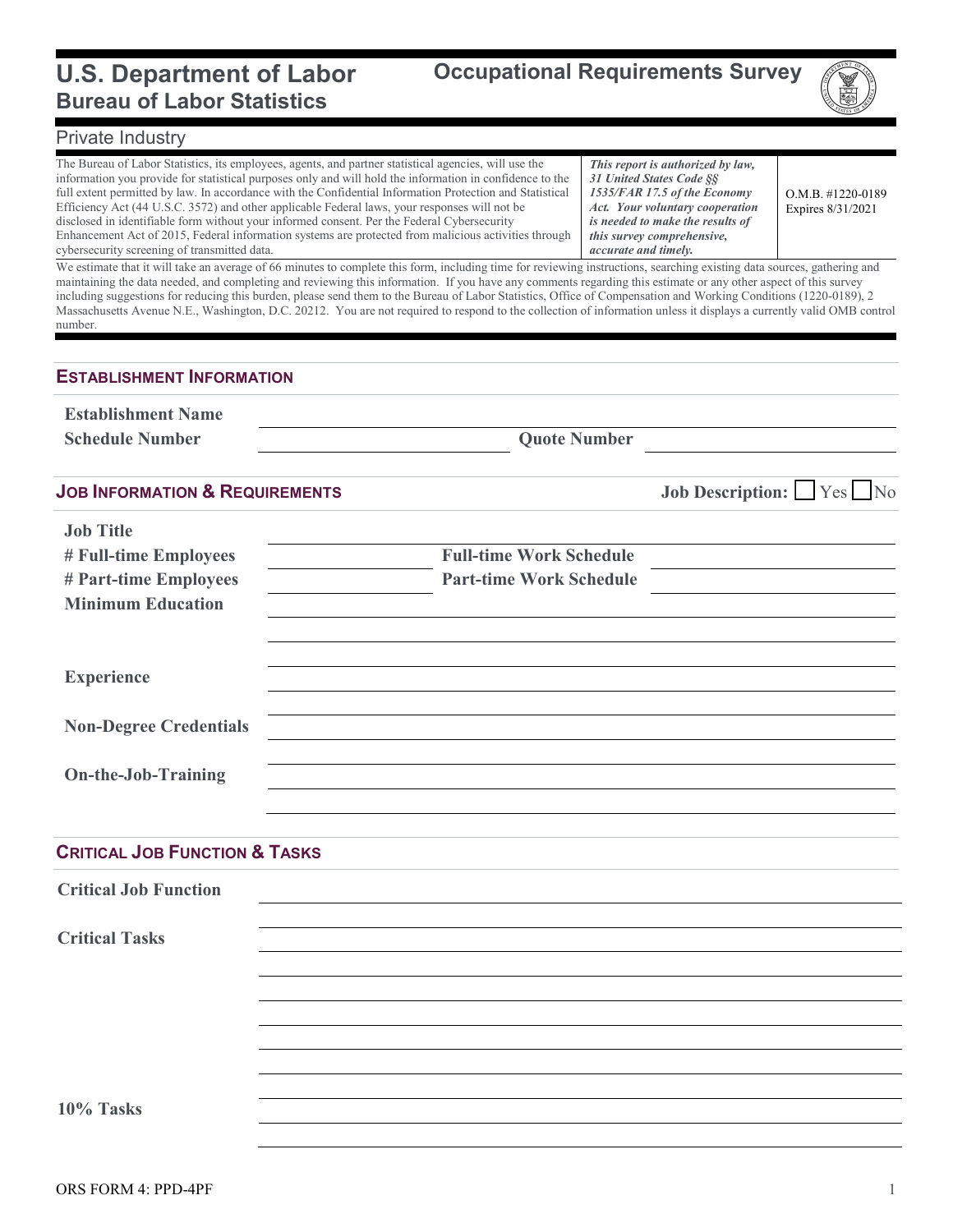| <b>SUPERVISORY INFORMATION</b>                                                                                                                                                           |                        |                                                                                       |  |  |  |  |  |
|------------------------------------------------------------------------------------------------------------------------------------------------------------------------------------------|------------------------|---------------------------------------------------------------------------------------|--|--|--|--|--|
| Lead Worker<br><b>Supervisory Duties:</b><br>None                                                                                                                                        | Supervisor             | Manager                                                                               |  |  |  |  |  |
| <b>Frequency of Work Being Checked:</b><br>Less than once per day, but at least once per week                                                                                            | More than once per day | Once per day<br>Less often than weekly                                                |  |  |  |  |  |
| Supervisor Present: Ves<br>$\blacksquare$ No                                                                                                                                             |                        |                                                                                       |  |  |  |  |  |
| <b>COMMUNICATION &amp; HEARING</b>                                                                                                                                                       |                        |                                                                                       |  |  |  |  |  |
| <b>Work Related Communication</b><br><b>Speaking:</b><br>$\Box$ Up to 2% $\Box$ 2% up to 1/3 $\Box$ 1/3 up to 2/3 $\Box$ 2/3 or more $\Box$ Not Present $\Box$ Present, Duration Unknown |                        | (Duration $-$ % of time)                                                              |  |  |  |  |  |
| Verbal Interactions: Constantly, every few minutes<br>Not more than once per hour, but more than once per day $\Box$ Once per day or less often                                          |                        | Not constantly, but more than once per hour                                           |  |  |  |  |  |
| People Skills: Basic<br>More than Basic                                                                                                                                                  |                        | Working with the General Public: $\Box$ Yes $\Box$ No                                 |  |  |  |  |  |
| <b>Working Around Crowds:</b><br>Yes No                                                                                                                                                  | <b>Telework:</b>       | $Yes$ No                                                                              |  |  |  |  |  |
| Hearing<br>$Yes$ No<br><b>In-person Speech:</b>                                                                                                                                          | <b>Telephone:</b>      | $Yes$ No                                                                              |  |  |  |  |  |
| $\Box$ Yes $\Box$ No<br><b>Other Remote Speech:</b>                                                                                                                                      | <b>Other Sounds:</b>   | $Yes$ No                                                                              |  |  |  |  |  |
| Quiet Moderate Loud Very Loud<br><b>Noise Intensity Level:</b><br>Personal Protective Equipment (PPE): Tes<br>N <sub>o</sub>                                                             |                        |                                                                                       |  |  |  |  |  |
| <b>COGNITIVE DEMANDS</b>                                                                                                                                                                 |                        |                                                                                       |  |  |  |  |  |
| <b>Control of Workload:</b><br>Machinery, equipment or software<br>People (such as customers, supervisor, etc.)                                                                          | Self-paced by worker   | Numerical performance targets (company determined)<br>$\Box$ Other (specify)          |  |  |  |  |  |
| <b>Work Pace:</b> $\Box$ Consistent – Fast $\Box$ Consistent – Slow                                                                                                                      | Varies                 |                                                                                       |  |  |  |  |  |
| <b>Pause Control</b> (ability to step away): $\Box$ Yes $\Box$ No                                                                                                                        |                        |                                                                                       |  |  |  |  |  |
| <b>Problem Solving:</b><br>More than once per day<br>Once per day<br>Not every week, but at least once per month                                                                         |                        | Not every day, but at least once per week<br>Less often than monthly, including never |  |  |  |  |  |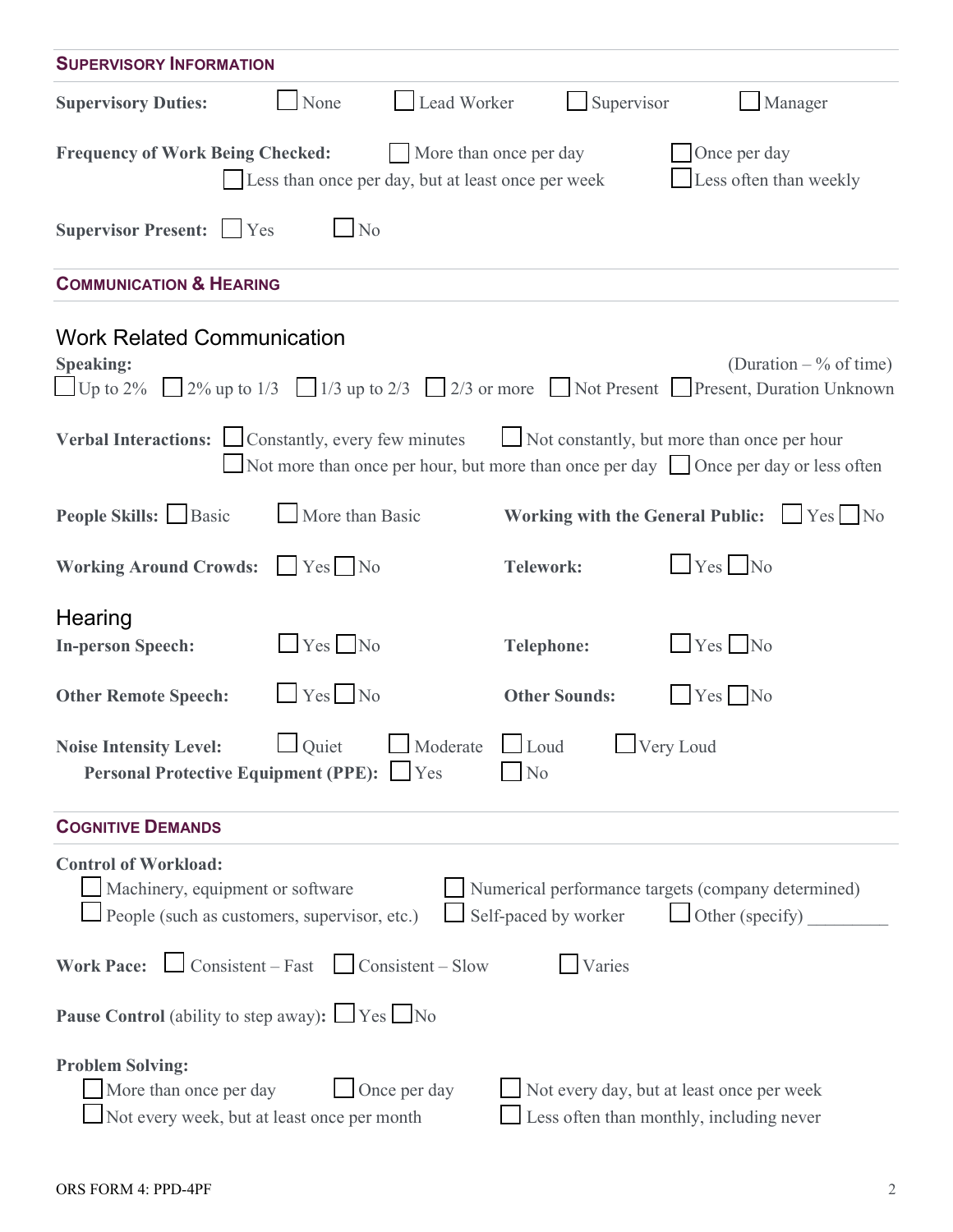| <b>PHYSICAL DEMANDS</b>           |                                            |  |
|-----------------------------------|--------------------------------------------|--|
| Sitting vs. Standing/Walking      | Sit/Stand at Will: $\Box$ Yes $\Box$ No    |  |
| <b>Sitting</b> (hours or percent) | <b>Standing/Walking (hours or percent)</b> |  |
|                                   |                                            |  |

## Lifting/Carrying

Most Weight Ever Lifted <sup>lbs.</sup> Items lifted

| <b>Seldom</b>             | <b>Occasional</b>             | Frequent                                              | <b>Constant</b>              |
|---------------------------|-------------------------------|-------------------------------------------------------|------------------------------|
| (Up to $2\%$ of the time) | $(2\%$ up to 1/3 of the time) | $(1/3$ up to 2/3 of the time)                         | $(2/3)$ or more or the time) |
| <b>None</b>               | <b>None</b>                   | <b>None</b>                                           | <b>None</b>                  |
| Negligible                | Negligible                    | Negligible                                            | $\Box$ Negligible            |
| 1 to 10 lbs.              | 1 to 10 lbs.                  | 1 to 10 lbs.                                          | 1 to 10 lbs.                 |
| $\Box$ 11 to 25 lbs.      | $\sqrt{11}$ to 25 lbs.        | 11 to 25 lbs.                                         | 11 to 25 lbs.                |
| $\sqrt{26}$ to 50 lbs.    | <b>26 to 50 lbs.</b>          | 26 to 50 lbs.                                         | $>25$ lbs.                   |
| $\sqrt{51}$ to 75 lbs.    | 51 to 75 lbs.                 | $\geq 50$ lbs.                                        |                              |
| 76 to 100 lbs.            | 76 to 100 lbs.                |                                                       |                              |
| $>100$ lbs.               | $\sqrt{>100}$ lbs.            | Note: Duration $\%$ = percentage of the worker's time |                              |

# Pushing/Pulling

|                   | Up to $2\%$ | $2\%$ up to | $1/3$ up to<br>2/3 | 2/3 or More Not Present | Present,<br><b>Duration</b><br><b>Unknown</b> | One / Both |
|-------------------|-------------|-------------|--------------------|-------------------------|-----------------------------------------------|------------|
| Hands/Arms:       |             |             |                    |                         |                                               |            |
| <b>Feet/Legs:</b> |             |             |                    |                         |                                               |            |

# Reaching/Manipulation

|                                                        | Up to $2\%$ | $2\%$ up to<br>1/3 | $1/3$ up to<br>2/3 | 2/3 or More Not Present | Present,<br><b>Duration</b><br><b>Unknown</b> | One / Both |
|--------------------------------------------------------|-------------|--------------------|--------------------|-------------------------|-----------------------------------------------|------------|
| <b>Overhead</b><br><b>Reaching:</b>                    |             |                    |                    |                         |                                               |            |
| <b>At/Below</b><br><b>Shoulder</b><br><b>Reaching:</b> |             |                    |                    |                         |                                               |            |
| <b>Gross</b><br><b>Manipulation:</b>                   |             |                    |                    |                         |                                               |            |
| Fine<br><b>Manipulation:</b>                           |             |                    |                    |                         |                                               |            |
| Foot/Leg<br><b>Controls:</b>                           |             |                    |                    |                         |                                               |            |
| <b>Keyboarding:</b>                                    |             |                    |                    |                         |                                               |            |